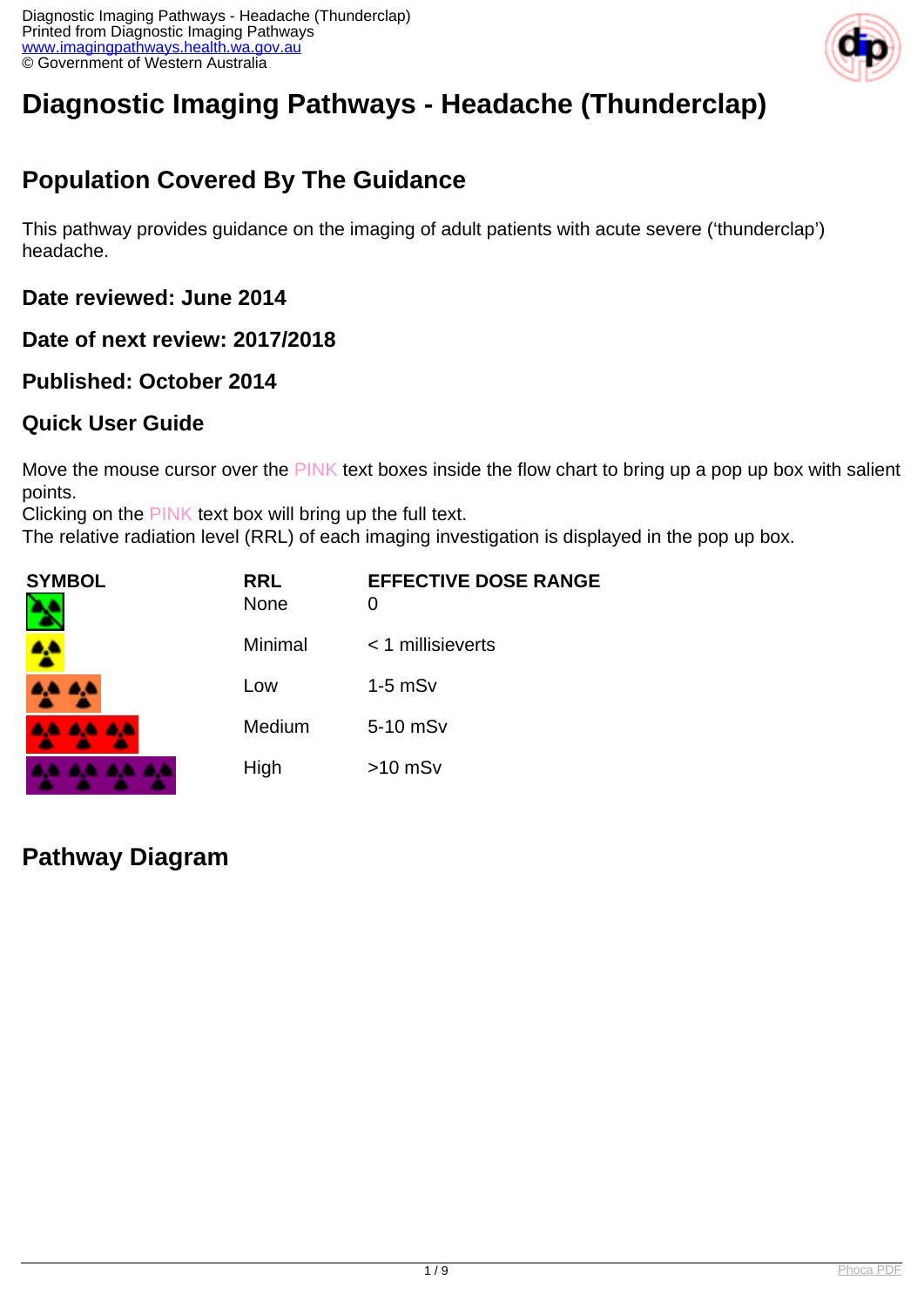Diagnostic Imaging Pathways - Headache (Thunderclap) Printed from Diagnostic Imaging Pathways [www.imagingpathways.health.wa.gov.au](http://www.imagingpathways.health.wa.gov.au/) © Government of Western Australia



### **Image Gallery**

Note: These images open in a new page

#### **1a Subarachoid Haemorrhage**

Image 1a and 1b (Computed Tomography): Pre and post-contrast images of a large left sided subarachnoid haemorrhage with blood surrounding the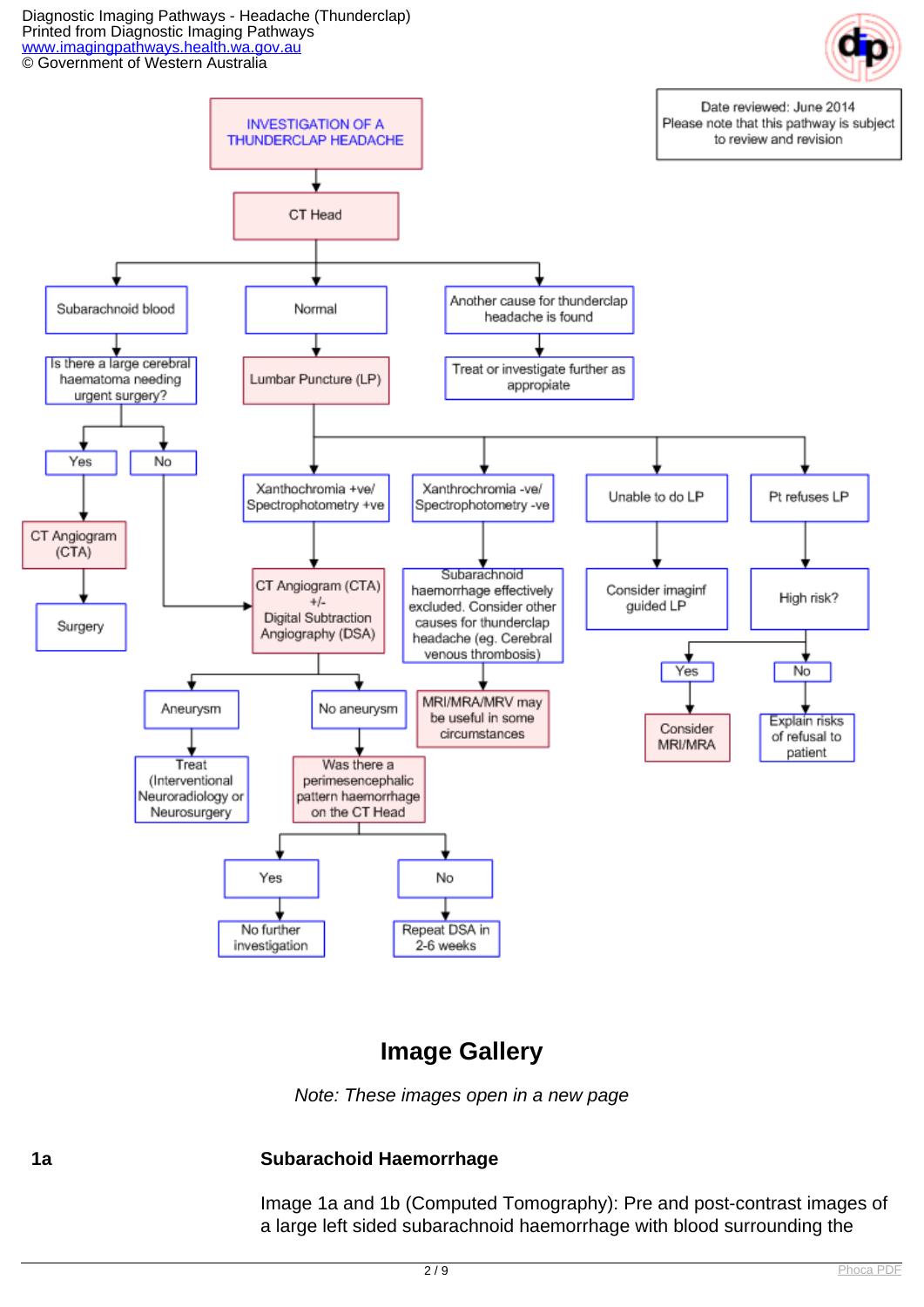



Circle of Willis (Image 1a arrow) and extending into the ventricles (Image 1b arrow).





**1c**



## **Perimesencephalic Haemorrhage**

- Perimesencephalic haemorrhage was first described in 1985 and describes a form of subarachnoid haemorrhage more benign in nature when compared to aneurysmal SAH [36](index.php?option=com_content&view=article&id=65&tab=references#36)
- Approximately ten percent of spontaneous SAH are due to non aneurismal perimesencephalic haemorrhage [37](index.php?option=com_content&view=article&id=65&tab=references#37)
- In 95 percent of patients with a perimesencephalic pattern of haemorrhage in SAH the cause will be non-aneurysmal and this is an important clinical distinction as the prognosis for these patients is generally favourable. [38](index.php?option=com_content&view=article&id=65&tab=references#38) The other 5 percent are typically due to vertebrobasilar aneurysm [39](index.php?option=com_content&view=article&id=65&tab=references#39) with rarer causes including vascular tumours, arteriovenous malformations, dural arteriovenous fistula and trauma [37](index.php?option=com_content&view=article&id=65&tab=references#37)
- Perimesencephalic haemorrhage is defined as the following [37](index.php?option=com_content&view=article&id=65&tab=references#37)
	- Blood centered immediately anterior to the mid-brain or pons and may involve to differing degrees the interpedunculuar, crural, ambient, quadrigeminal, prepontine or carotid cisterns
	- ∘ In addition to this, blood may thinly extend into the suprasellar cistern and the basal portions of the sylvian and interhemispheric fissures but not into the distal portions of the sylvian or interhemispheric fissures
	- There maybe small amounts of blood that may sediment in the occipital horns of the lateral ventricles however there is no frank intraventricular haemorrhage

## **Computed Tomography (CT) of the Head**

Imaging modality of choice for investigation of thunderclap headache [1-3](index.php?option=com_content&view=article&id=65&tab=references#1)

- High (greater than 90%) sensitivity for subarachnoid haemorrhage (SAH) if performed within 24 hours of haemorrhage [4-6](index.php?option=com_content&view=article&id=65&tab=references#4)
- In a large multi center prospective cohort study, 953 patients who were neurologically intact and imaged within 6 hours of headache onset CT had a sensitivity of 100 percent and specificity of 100 percent. [7](index.php?option=com_content&view=article&id=65&tab=references#7) Overall for 3132 patients enrolled the sensitivity of CT for SAH was 92.9 percent and specificity 100 percent. This has lead further discussion as to whether CT can be considered as a 'rule out' for SAH. At this stage there remains conjecture over this proposal. The results acquired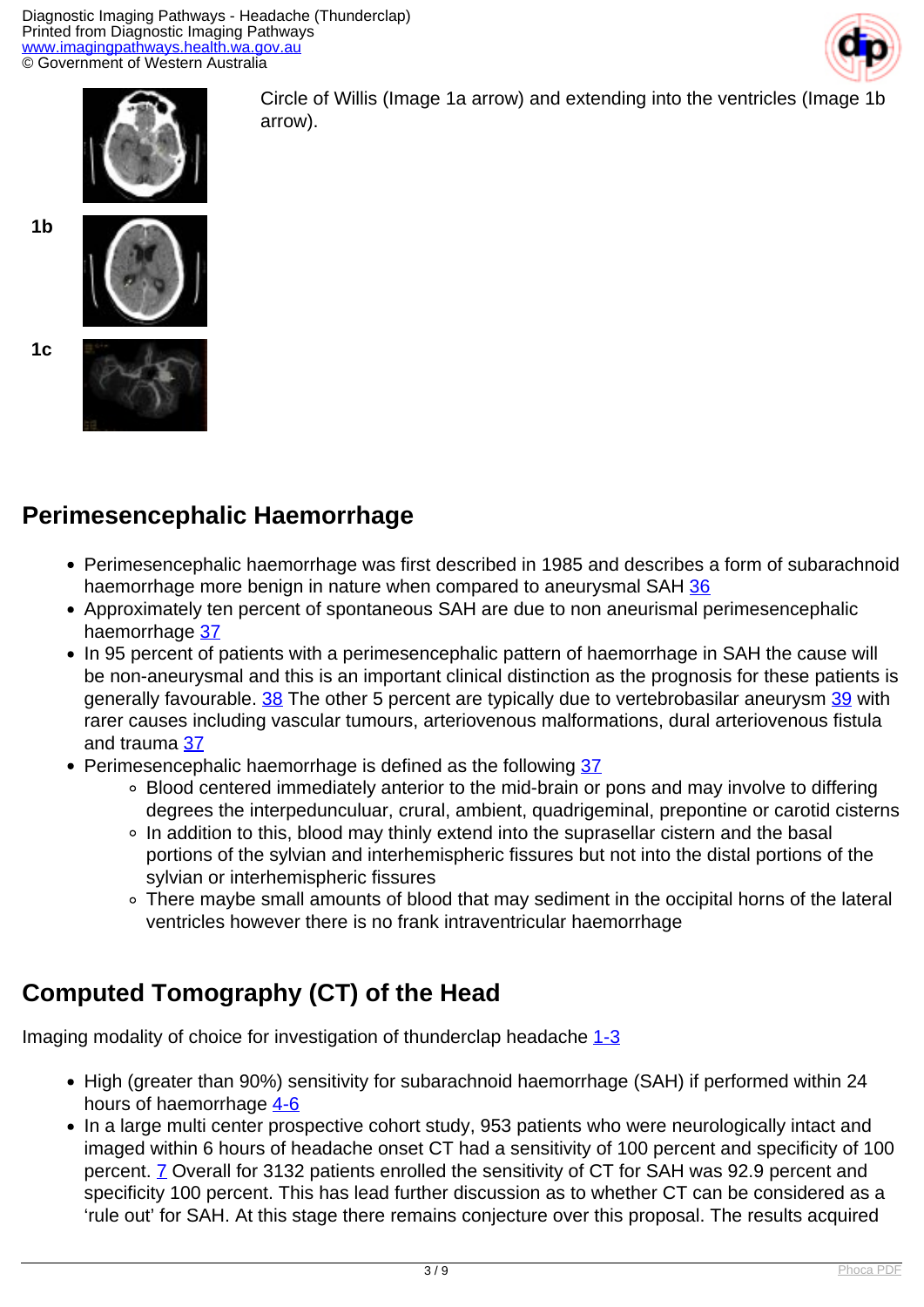

in this trial relied upon the availability of third generation CT scanners and dedicated neuroradiology expertise, logistical considerations that are not currently widely available

- Provides an estimate of the extent of the haemorrhage, and allows recognition of associated intracerebral haemorrhage, intraventricular haemorrhage, hydrocephalus, and risk of subsequent
- vasospasm [4](index.php?option=com_content&view=article&id=65&tab=references#4)
- A normal CT does not exclude subarachnoid haemorrhage
- Limitations
	- $\circ$  Loss of sensitivity with increasing time between onset of headache and neuroimaging [4](index.php?option=com_content&view=article&id=65&tab=references#4)
	- False negative results in cases of small-volume bleeding [4](index.php?option=com_content&view=article&id=65&tab=references#4)
	- Possible false negative results for blood with a haematocrit of less than 30%
- Cerebral venous thrombosi, another cause of thunderclap headache has the following CT features [8](index.php?option=com_content&view=article&id=65&tab=references#8)
	- On pre-contrast CT the acute thrombus may be visible as an elongated high attenuation lesion within the dural sinus or cortical vein - 'the cord sign or dense triangle sign'
	- On post-contrast images a filling defect may be seen as the dura enhances but the thrombus does not - 'the empty delta sign'
	- CVT is found primarily in children and young adult and accounts for 1-2 percent of strokes [9](index.php?option=com_content&view=article&id=65&tab=references#9)
- Information on CT for consumers [InsideRadiology](http://insideradiology.com.au/pages/view.php?T_id=61#.U6pHdnbc-ec)

## **Computed Tomography Angiography (CTA)**

- Non-invasive imaging modality for demonstrating vascular anatomy, with greater than 90% sensitivity for depiction of cerebral aneurysms greater than 3mm in size [10](index.php?option=com_content&view=article&id=65&tab=references#10)
- There are reports in the existing literature of CTA being able to detect active bleeding from aneurysms [11,](index.php?option=com_content&view=article&id=65&tab=references#11)[12](index.php?option=com_content&view=article&id=65&tab=references#12)
- Experience with CTA is still in its early stages and most patients will also have digital subtraction angiography (DSA) for definite diagnosis and management decisions. However, some neurosurgeons are using 3D-CT angiography in place of DSA in the diagnosis of ruptured aneurysms and for defining vascular anatomy before surgery [10,](index.php?option=com_content&view=article&id=65&tab=references#10)[13-15](index.php?option=com_content&view=article&id=65&tab=references#16)
- Advances in imaging technology have lead to the improved diagnostic accuracy of CTA. In a 2012 study [16](index.php?option=com_content&view=article&id=65&tab=references#16) CTA had a sensitivity of 97.8 percent and specificity of 88.7 percent for the detection of intracranial aneurysms when compared against 3D DSA. Importantly these figures included the detection of aneurysms less than 3mm, a previous limitation with earlier technology. The results of this trial were concordant with other trials investigating these parameters. [16-21](index.php?option=com_content&view=article&id=65&tab=references#16) A 2012 systematic review and meta-analysis found the pooled sensitivity and specificity of CT Angiography for detected cerebral aneurysms in acute SAH as 98 precent and 100 percent respectively [22](index.php?option=com_content&view=article&id=65&tab=references#22)
- Limitations
	- Limited evaluation of collateral pathways and cerebral haemodynamics
	- o Inferior spatial resolution compared to DSA
	- Does not provide precise information about intracranial haemodynamics
	- Does not offer therapeutic opportunity
- Information on CT for consumers [InsideRadiology](http://insideradiology.com.au/pages/view.php?T_id=61#.U6pHdnbc-ec)

## **Digital Subtraction Angiography (DSA)**

Digital subtraction angiography is a procedure where a control radiograph is taken prior to contrast. Contrast is the administered into a blood vessel and a radiograph is again taken, before sophisticated computer software highlights the vascular structure with contrast and removes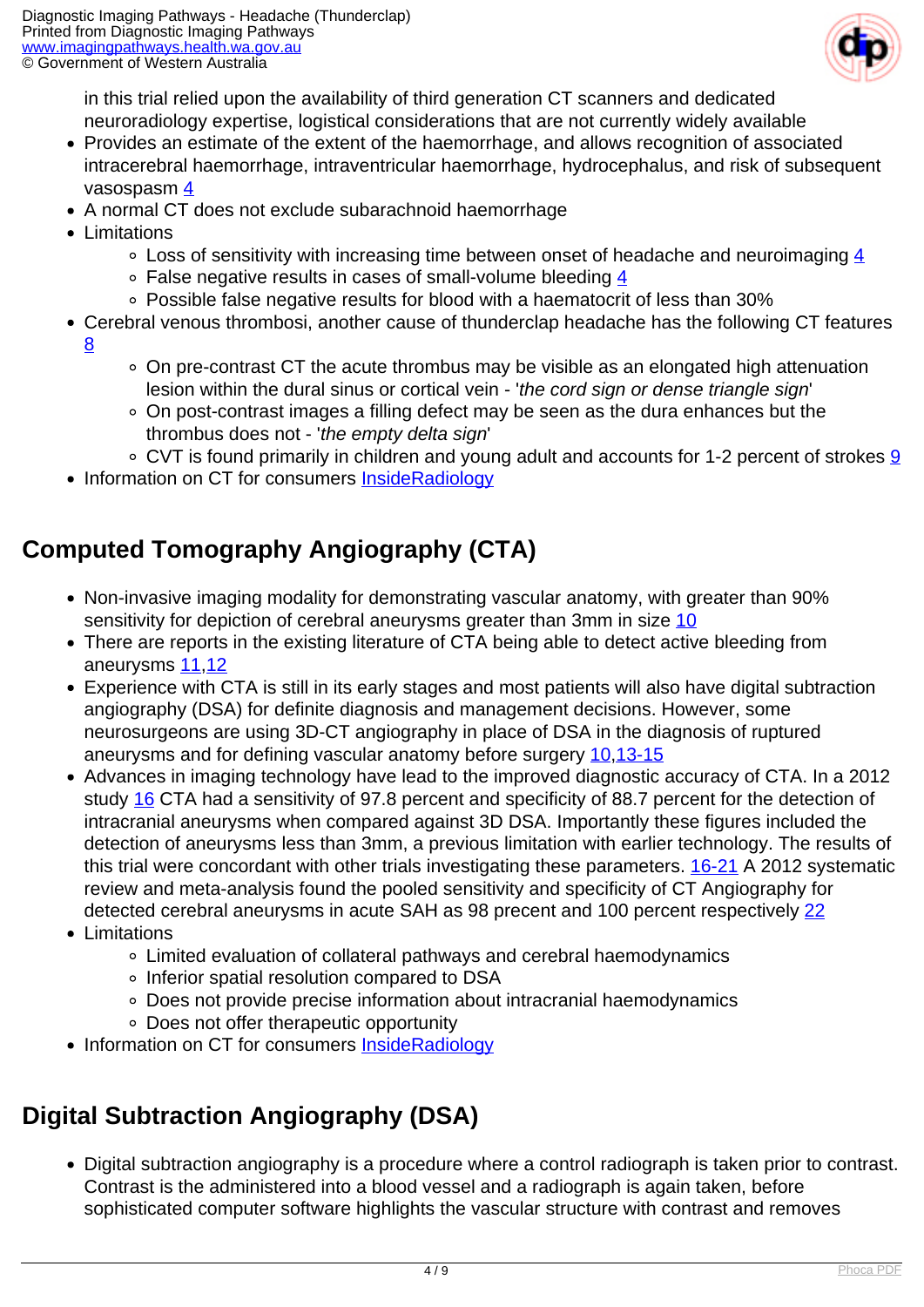

surrounding tissues

- Gold standard for the detection of ruptured intracranial aneurysms and depicting the cerebral vascular anatomy [3](index.php?option=com_content&view=article&id=65&tab=references#3),[23](index.php?option=com_content&view=article&id=65&tab=references#12)
- Highly sensitive for detection of small aneurysms, small arteriovenous malformations and dural vascular malformations [23](index.php?option=com_content&view=article&id=65&tab=references#12)
- SAH is found to have no vascular origin with initial catheter angiography in approximately 15 percent of cases [24](index.php?option=com_content&view=article&id=65&tab=references#24)
- If the initial DSA is normal and the pattern of haemorrhage on original CT is perimesencephalic in distribution there is generally considered no need for a repeat angiogram [13](index.php?option=com_content&view=article&id=65&tab=references#13)[,14](index.php?option=com_content&view=article&id=65&tab=references#14)
- For patients with an initial negative DSA and where repeat DSA is conducted, a 2013 study found that in the subsequent instances a cause of SAH was found in 4.5 percent of cases reviewed. [27](index.php?option=com_content&view=article&id=65&tab=references#27) A similar trial analysing the utility of repeat DSA in patients with perimesencephalic subarachnoid haemorrhage had similar results with 3.3 percent of cases demonstrating a causative vascular lesion [27](index.php?option=com_content&view=article&id=65&tab=references#27) though in a larger study the diagnostic yield of repeat angiography in patients with perimesencephalic haemorrhage was 0 percent [24](index.php?option=com_content&view=article&id=65&tab=references#24)
- Advantages
	- Offers therapeutic opportunity
	- Better outcome in terms of disability at 1 year with endovascular coiling compared to neurosurgical clipping [28](index.php?option=com_content&view=article&id=65&tab=references#28)
- Disadvantages
	- Invasive procedure with potential complications

### **Lumbar Puncture**

- Performed in cases of suspected subarachnoid haemorrhage (SAH) with negative, equivocal or technically inadequate CT [5](index.php?option=com_content&view=article&id=65&tab=references#5),[6](index.php?option=com_content&view=article&id=65&tab=references#6),[29](index.php?option=com_content&view=article&id=65&tab=references#29)
- If SAH is suspected, the lumbar puncture should be performed at least 6, and preferably 12 hours CT after the onset of suspected SAH [30](index.php?option=com_content&view=article&id=65&tab=references#30)
- CSF should be examined for xanthochromia by means of spectrophotometry [30](index.php?option=com_content&view=article&id=65&tab=references#30)
- If CT or lumbar puncture indicates the presence of SAH, digital subtraction angiography is indicated to identify the cause [1](index.php?option=com_content&view=article&id=65&tab=references#1)
- If the CT and lumbar puncture are both normal subarachnoid haemorrhage has been effectively excluded [1](index.php?option=com_content&view=article&id=65&tab=references#1),[3](index.php?option=com_content&view=article&id=65&tab=references#3),[32](index.php?option=com_content&view=article&id=65&tab=references#32)
- Limitations [7](index.php?option=com_content&view=article&id=65&tab=references#7)
	- Invasive with potential exacerbation of symptoms
	- Possible misinterpretation of 'traumatic tap' as SAH

## **Magnetic Resonance Imaging (MRI) / MR Angiography (MRA) / MR Venography (MRV)**

- The combination of MRI and magnetic resonance venography (MRV) is the imaging modality of choice for the investigation of suspected cerebral venous thrombosis (CVT) [33](index.php?option=com_content&view=article&id=65&tab=references#33)
- Cerebral venous thrombosis has the following features [33](index.php?option=com_content&view=article&id=65&tab=references#33)
	- Highly variable and non specific presentation from thunderclap headache to symptoms of raised cerebral venous pressure such as headache, vomiting and papilloedema
	- Imaging findings can be direct when the thrombus is visible within the cerebral venous system or indirect when there are ischaemic changes visible related to the venous outflow obstruction [34](index.php?option=com_content&view=article&id=65&tab=references#34)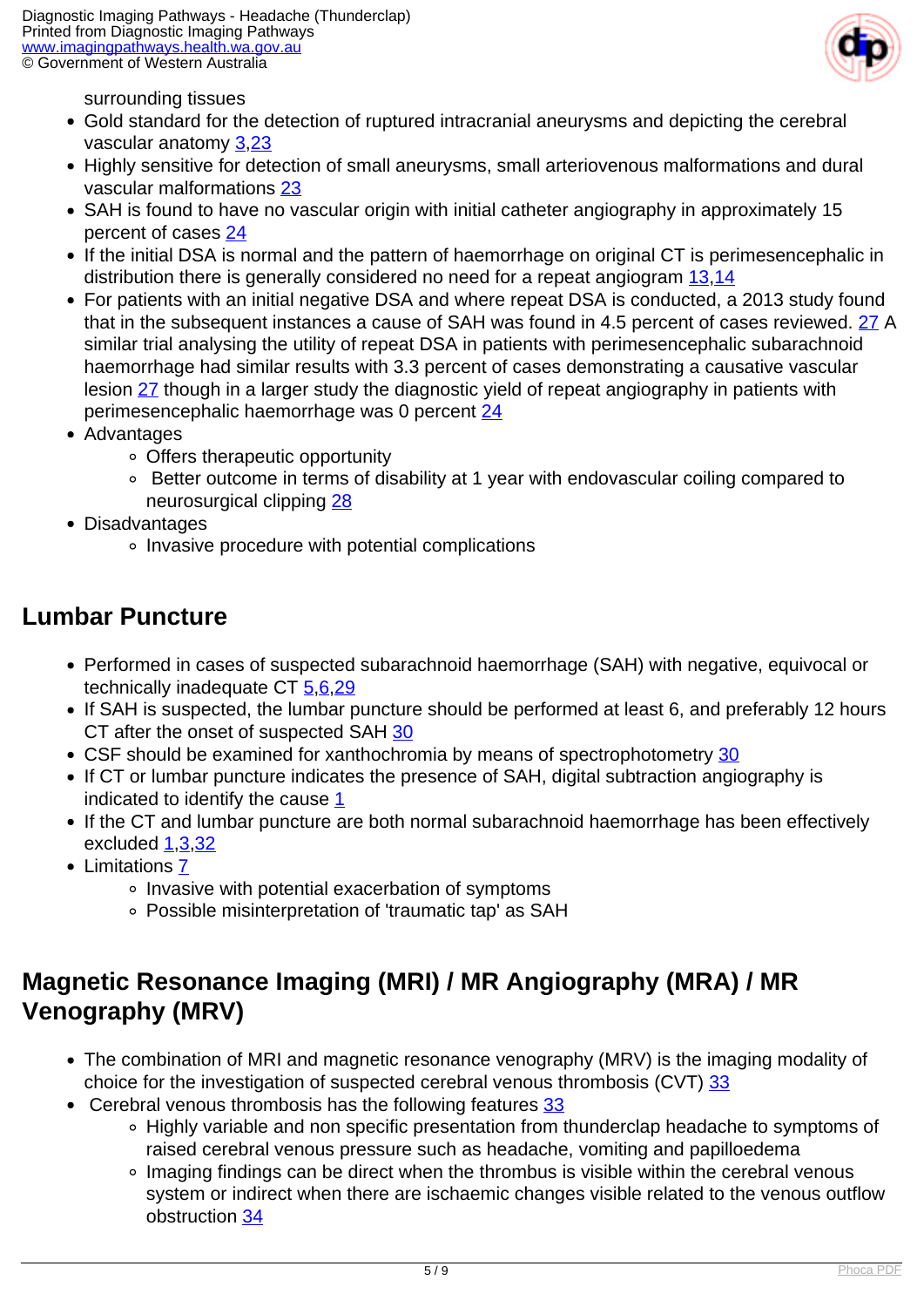

- On MRI acute thrombus is isointense to brain on T1-weighted images and hypointense on T2-weighted images. Between 3 and 7 days after thrombus formation the clot becomes hyperintense on T-1 weighted images [8](index.php?option=com_content&view=article&id=65&tab=references#8)
- MRI is also sensitive to the parenchyma and haemorrhagic changes of venous infarction [35](index.php?option=com_content&view=article&id=65&tab=references#35)
- Information on Magnetic Resonance Imaging for consumers [InsideRadiology](http://insideradiology.com.au/pages/view.php?T_id=53#.U6pISnbc-ec)

### **References**

#### **Date of literature search: June 2014**

The search methodology is available on request. [Email](index.php/contact-us)

References are graded from Level I to V according to the Oxford Centre for Evidence-Based Medicine, Levels of Evidence. [Download the document](http://www.cebm.net/wp-content/uploads/2014/06/CEBM-Levels-of-Evidence-2.1.pdf)

- 1. Edlow JA, Panagos PD, Godwin SA, Thomas TL, Decker WW. **Clinical policy: critical issues in the evaluation and management of patients presenting to the emergency department with acute headache.** Ann Emerg Med. 2008;52(4):407-36. (Review article)
- 2. Field AG, Wang E. **Evaluation of the nontraumatic headache: an evidence based approach.** Emerg Med Clin North Am. 1999;17(1):127-52. (Review article)
- 3. Mayberg MR, Batjer HH, Dacey R, et al. **Guidelines for the management of aneurysmal subarachnoid haemorrhage: a statement for healthcare professionals from a special writing group of the stroke council, American Heart Association.** Stroke. 1994;25(11):2315-28. (Review article)
- 4. Kassell NF, Torner JC, Haley EC Jr, et al. **The international cooperative study on the timing of aneurysm surgery, part 1: overall management results.** J Neurosurg. 1990;73:18-36. (Level II evidence). [View the reference](http://www.ncbi.nlm.nih.gov/entrez/query.fcgi?cmd=Retrieve&db=pubmed&dopt=Abstract&list_uids=2191090)
- 5. Van der Wee N, Rinkel GJ, Hasan D, et al. **Detection of subarachnoid haemorrhage on early CT: is lumbar puncture still needed after a negative scan?** J Neurol Neurosurg Psychiatry. 1995;58:357-9. (Level II evidence). [View the reference](http://www.ncbi.nlm.nih.gov/entrez/query.fcgi?cmd=Retrieve&db=pubmed&dopt=Abstract&list_uids=7897421)
- 6. Morgenstern LB, Luna-Gonzales H, Huber JC Jr, et al. **Worst headache and subarachnoid hemorrhage: Prospective, Modern computed tomography and spinal fluid analysis.** Ann Emerg Med. 1998;32:297-304. (Level II evidence). [View the reference](http://www.ncbi.nlm.nih.gov/entrez/query.fcgi?cmd=Retrieve&db=pubmed&dopt=Abstract&list_uids=9737490)
- 7. Perry JJ, Stiell IG, Sivilotti ML, Bullard MJ, Emond M, Symington C, et al. **Sensitivity of computed tomography performed within six hours of onset of headache for diagnosis of subarachnoid haemorrhage: prospective cohort study.** BMJ. 2011;343:d4277. (Level I evidence)
- 8. Lee SK, terBrugge KG. **Cerebral venous thrombosis in adults: the role of imaging evaluation and management.** Neuroimaging Clin N Am. 2003;13(1):139-52. (Review article)
- 9. Sahin N, Solak A, Genc B, Bilgic N. **Cerebral venous thrombosis as a rare cause of subarachnoid hemorrhage: case report and literature review.** Clin Imaging. 2014;38(4):373-9. (Review article)
- 10. Anderson GB, Steinke DE, Petruk KC, Ashforth R, Findlay JM. **Computed tomographic angiography versus digital subtraction angiography for the diagnosis and early treatment of ruptured intracranial aneurysms.** Neurosurgery. 1999;45(6):1315-20; discussion 20-2. (Level II evidence)
- 11. Kathuria S, Deveikis JP, Westesson PL, Gandhi D. **Improved diagnosis of actively bleeding aneurysm on CT angiography using delayed CT images.** Eur J Radiol. 2011;79(2):328-31. (Review article)
- 12. Desai S, Friedman JA, Hlavin J, Kash F. **Actively bleeding intracranial aneurysm demonstrated by CT angiography.** Clin Neurol Neurosurg. 2009;111(1):94-6. (Review article)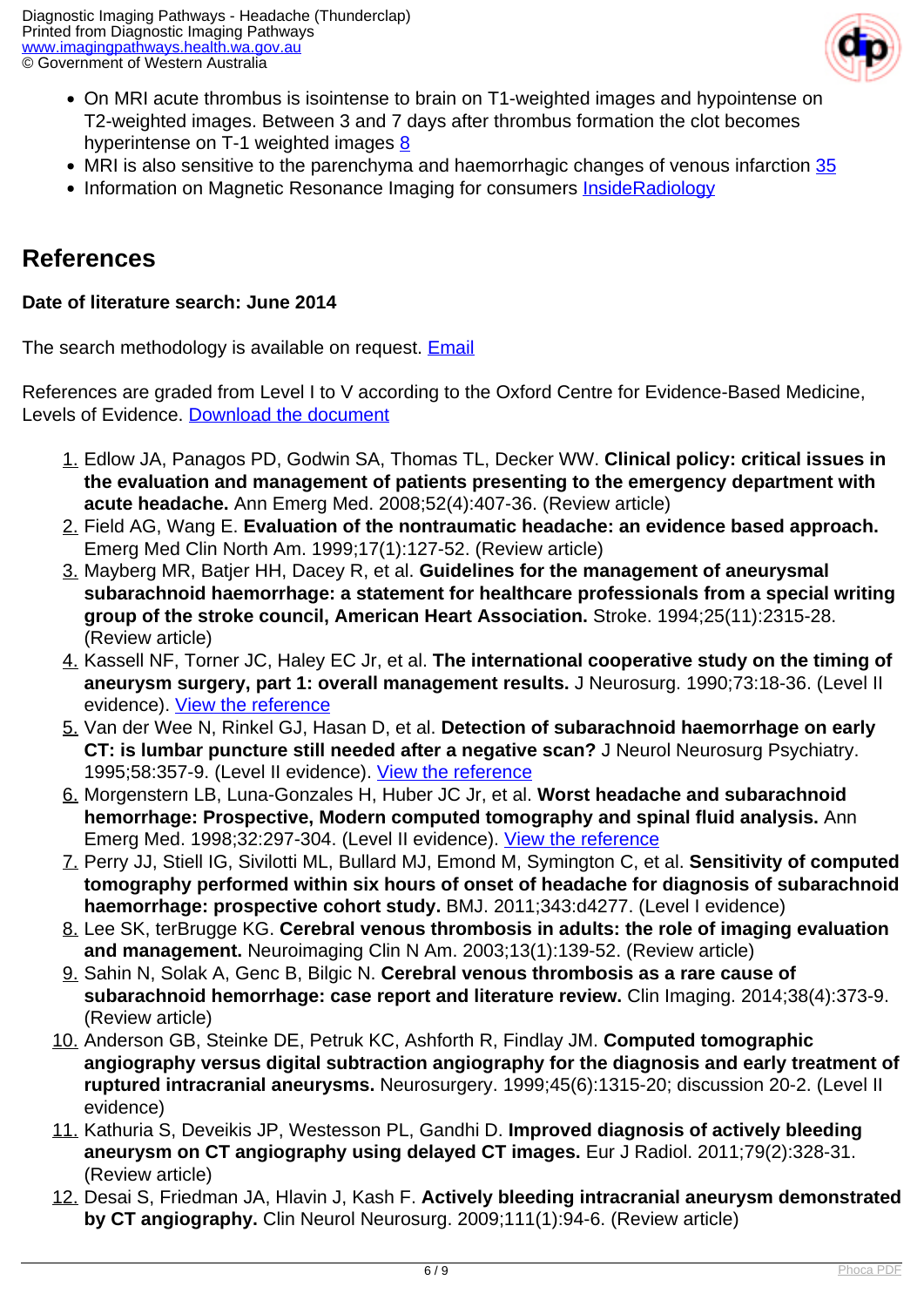

- 13. Hashimoto H, Iida J, Hironaka Y, Okada M, Sakaki T. **Use of spiral computerized tomography angiography in patients with subarachnoid hemorrhage in whom subtraction angiography did not reveal cerebral aneurysms.** J Neurosurg. 2000;92(2):278-83. (Level II evidence)
- 14. Matsumoto M, Sato M, Nakano M, Endo Y, Watanabe Y, Sasaki T, et al. **Three-dimensional computerized tomography angiography-guided surgery of acutely ruptured cerebral aneurysms.** J Neurosurg. 2001;94(5):718-27. (Level II evidence)
- 15. Velthuis BK, van Leeuwen MS, Witkamp TD, Ramos LM, Berkelbach van der Sprenkel JW, Rinkel GJ. **Surgical anatomy of the cerebral arteries in patients with subarachnoid hemorrhage: comparison of computerized tomography angiography and digital subtraction angiography.** J Neurosurg. 2001;95(2):206-12. (Level II evidence)
- 16. Lu L, Zhang LJ, Poon CS, Wu SY, Zhou CS, Luo S, et al. **Digital subtraction CT angiography for detection of intracranial aneurysms: comparison with three-dimensional digital subtraction angiography.** Radiology. 2012;262(2):605-12. (Level II evidence)
- 17. Donmez H, Serifov E, Kahriman G, Mavili E, Durak AC, Menku A. **Comparison of 16-row multislice CT angiography with conventional angiography for detection and evaluation of intracranial aneurysms.** Eur J Radiol. 2011;80(2):455-61. (Level II evidence)
- 18. He W, Hauptman J, Pasupuleti L, Setton A, Farrow MG, Kasper L, et al. **True posterior communicating artery aneurysms: are they more prone to rupture? A biomorphometric analysis.** J Neurosurg. 2010;112(3):611-5. (Level II evidence)
- 19. Struffert T, Doelken M, Adamek E, Schwarz M, Engelhorn T, Kloska S, et al. **Flat-detector computed tomography with intravenous contrast material application in experimental aneurysms: comparison with multislice CT and conventional angiography.** Acta Radiol. 2010;51(4):431-7.(Level II evidence)
- 20. Tipper G, JM UK-I, Price SJ, Trivedi RA, Cross JJ, Higgins NJ, et al. **Detection and evaluation of intracranial aneurysms with 16-row multislice CT angiography.** Clin Radiol. 2005;60(5):565-72. (Level II evidence)
- 21. Yoon DY, Lim KJ, Choi CS, Cho BM, Oh SM, Chang SK. **Detection and characterization of intracranial aneurysms with 16-channel multidetector row CT angiography: a prospective comparison of volume-rendered images and digital subtraction angiography.** AJNR Am J Neuroradiol. 2007;28(1):60-7. (Level II evidence). [View the reference](http://www.ajnr.org/content/28/1/60.long.)
- 22. Westerlaan HE, van Dijk JM, Jansen-van der Weide MC, de Groot JC, Groen RJ, Mooij JJ, et al. **Intracranial aneurysms in patients with subarachnoid hemorrhage: CT angiography as a primary examination tool for diagnosis - systematic review and meta-analysis.** Radiology. 2011;258(1):134-45.(Level I evidence). [View the reference](http://www.ncbi.nlm.nih.gov/pubmed/20935079)
- 23. White PM, Wardlaw JM, Easton V. **Can noninvasive imaging accurately depict intracranial** aneurysms? A systematic review. Radiology. 2000;217(2):361-70. (Level II evidence). *View the* [reference](http://www.ncbi.nlm.nih.gov/pubmed/11058629)
- 24. Rinkel GJ, Wijdicks EF, Hasan D et al. **Outcome in patients with subarachnoid hemorrhage and negative angiography according to pattern of haemorrhage on computed tomography.** Lancet. 1991;338:964-8. (Level II evidence). [View the reference](http://www.ncbi.nlm.nih.gov/entrez/query.fcgi?cmd=Retrieve&db=pubmed&dopt=Abstract&list_uids=1681340)
- 25. Rinkel GJ, Wijdicks EF, Vermeulen M et al. **The clinical course of perimesencephalic subarachnoid haemorrhage.** Ann Neurol. 1991;29:463-8. (Level II evidence). [View the reference](http://www.ncbi.nlm.nih.gov/entrez/query.fcgi?cmd=Retrieve&db=pubmed&dopt=Abstract&list_uids=1859176)
- 26. Ringelstein A, Mueller O, Goericke SL, Moenninghoff C, Sure U, Wanke I, et al. **Benefit of Second Catheter Angiography in Patients with Nontraumatic Subarachnoidal Hemorrhage.** Clin Neuroradiol. 2013:(Ahead of print - Level III evidence)
- 27. Molyneux A, Kerr R, Stratton I, Sandercock P, Clarke M, Shrimpton J, et al. **International Subarachnoid Aneurysm Trial (ISAT) of neurosurgical clipping versus endovascular coiling in 2143 patients with ruptured intracranial aneurysms: a randomised trial.** Lancet. 2002;360(9342):1267-74. (Level I evidence)
- 28. Edlow JA, Wyer PC. **Evidence-based emergency medicine/clinical question. How good is a negative cranial computed tomographic scan result in excluding subarachnoid**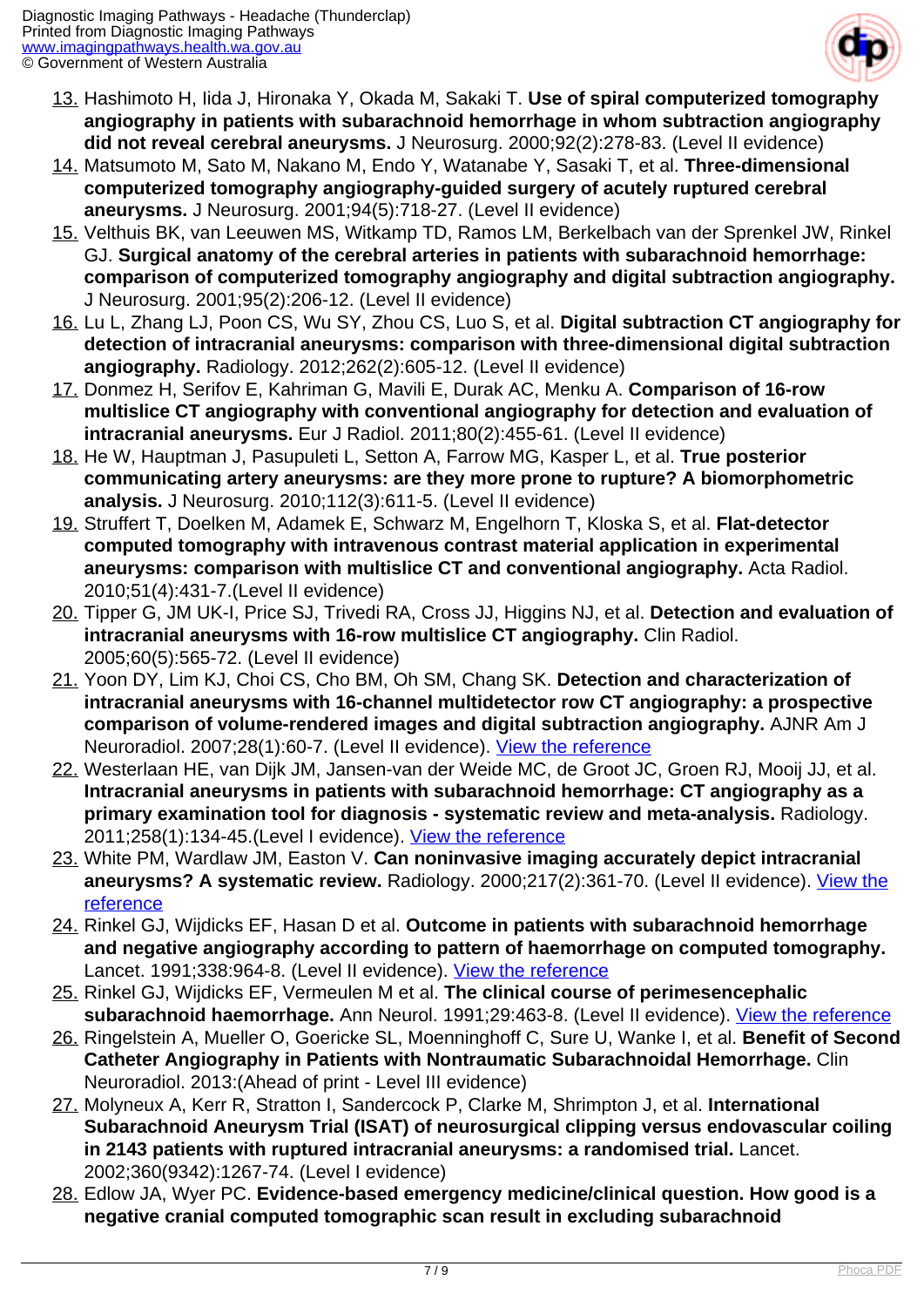

**hemorrhage?** Ann Emerg Med. 2000;36(5):507-16. (Review article)

- 29. Vermeulen M, van Gijn J. **The diagnosis of subarachnoid haemorrhage.** J Neurol Neurosurg Psychiatry. 1990;53:365-72. (Review article)
- 30. Wijdicks EFM, Kerkhoff H, van Gijn J. **Long-term follow-up of 71 patients with thunderclap headache mimicking subarachnoid haemorrhage.** Lancet. 1988;2:68-70. (Level III evidence)
- 31. Harling DW, Peatfield RC, Van Hille PT, Abbott RJ. **Thunderclap headache: is it migraine?** Cephalagia. 1989;9:87-90. (Level III evidence)
- 32. Tsai FY, Wang AM, Matovich VB, et al. **MR staging of acute dural sinus thrombosis: correlation with venous pressure measurements and implications for treatment and prognosis.** AJNR Am J Neuroradiol. 1995;16:1021-9. (Level III evidence)
- 33. Lee SK, terBrugge KG. **Cerebral venous thrombosis in adults: the role of imaging evaluation and management.** Neuroimaging Clin N Am. 2003;13:139-52. (Review article)
- 34. Forbes KP, Pipe JG, Heiserman JE. **Evidence for cytotoxic edema in the pathogenesis of cerebral venous infarction.** AJNR Am J Neuroradiol. 2001;22:450-5. (Level III evidence)
- 35. van Gijn J, van Dongen KJ, Vermeulen M, Hijdra A. **Perimesencephalic hemorrhage: a nonaneurysmal and benign form of subarachnoid hemorrhage.** Neurology. 1985;35(4):493-7. (Level III evidence)
- 36. Marder CP, Narla V, Fink JR, Tozer Fink KR. **Subarachnoid hemorrhage: beyond aneurysms.** AJR Am J Roentgenol. 2014;202(1):25-37. (Review article). [View the reference](http://www.ajronline.org/doi/abs/10.2214/AJR.12.9749)
- 37. Velthuis BK, Rinkel GJ, Ramos LM, Witkamp TD, van Leeuwen MS. **Perimesencephalic hemorrhage. Exclusion of vertebrobasilar aneurysms with CT angiography.** Stroke. 1999;30(5):1103-9. (Level II evidence). [View the reference](http://stroke.ahajournals.org/content/30/5/1103.long)
- 38. van der Schaaf IC, Velthuis BK, Gouw A, Rinkel GJ. **Venous drainage in perimesencephalic hemorrhage.** Stroke. 2004;35(7):1614-8. (Level III evidence). [View the reference](http://stroke.ahajournals.org/content/35/7/1614.long)

| Information from this website                                                          | <b>Information from the Royal</b><br><b>Australian and New Zealand</b><br><b>College of Radiologists' website</b> |
|----------------------------------------------------------------------------------------|-------------------------------------------------------------------------------------------------------------------|
|                                                                                        |                                                                                                                   |
| <b>Consent to Procedure or Treatment</b>                                               | Angiography                                                                                                       |
| <b>Radiation Risks of X-rays and Scans</b>                                             | <b>Computed Tomography (CT)</b>                                                                                   |
| <b>Angiography (Angiogram)</b>                                                         | <b>Contrast Medium (Gadolinium versus</b><br>lodine)                                                              |
| <b>Computed Tomography (CT)</b>                                                        |                                                                                                                   |
| <b>Computed Tomography (CT) Angiography</b>                                            | <b>Gadolinium Contrast Medium</b>                                                                                 |
|                                                                                        | <b>Iodine-Containing Contrast Medium</b>                                                                          |
| <b>Magnetic Resonance Angiography (MRA)</b><br><b>Magnetic Resonance Imaging (MRI)</b> | <b>Magnetic Resonance Imaging (MRI)</b>                                                                           |
|                                                                                        | <b>Plain Radiography/X-rays</b>                                                                                   |
|                                                                                        | <b>Radiation Risk of Medical Imaging During</b>                                                                   |

### **Information for Consumers**